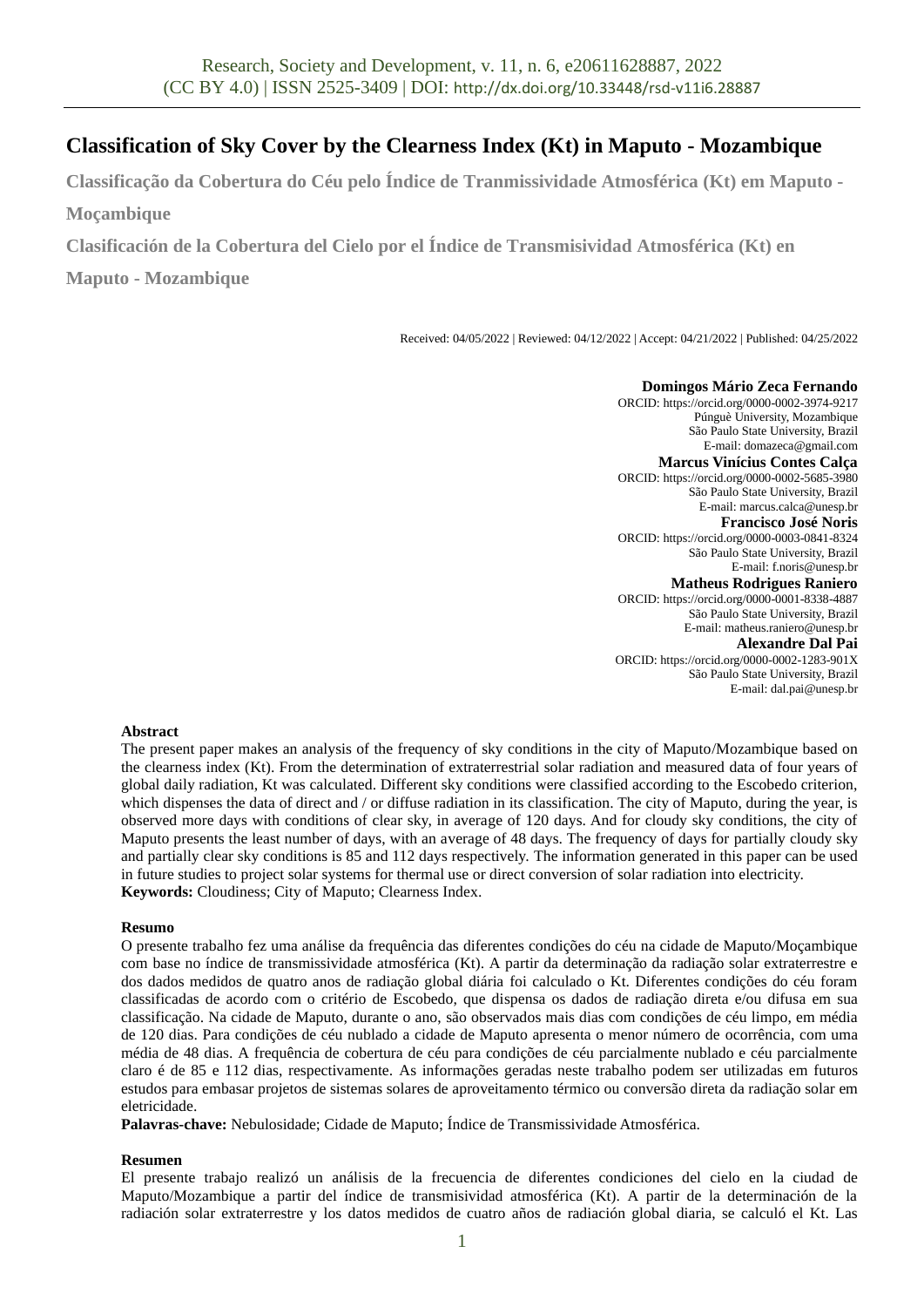diferentes condiciones del cielo se clasificaron según el criterio de Escobedo, que prescinde de datos de radiación directa y/o difusa en su clasificación. En la ciudad de Maputo, durante el año, se observan más días con condiciones de cielo despejado, en promedio 120 días. Para condiciones de cielo nublado, la ciudad de Maputo tiene el menor número de ocurrencias, con un promedio de 48 días. La frecuencia de cobertura del cielo para condiciones de cielo parcialmente nublado y parcialmente despejado es de 85 y 112 días, respectivamente. La información generada en este trabajo puede ser utilizada en futuros estudios para apoyar proyectos de sistemas solares para aprovechamiento térmico o conversión directa de la radiación solar en electricidad.

**Palabras clave:** Nubes; Ciudad de Maputo; Índice de Transmisividad Atmosférica.

# **1. Introduction**

Solar radiation is the form of energy that most influences life on the earth's surface, for flora and fauna, through photosynthesis and adaptability to different biomes distributed on earth (De Souza et al. 2005; Li et al. 2015). Solar radiation can also be converted directly into electricity to provide energy for agricultural water pumping systems, precision irrigation, milling and threshing or have its thermal potential used for passive or active heating of environments, disinfection of wastewater and other products from rural activities (Calca, et al., 2021).

Of the total solar radiation incident at the top of the atmosphere, an average of 51% reaches the earth's surface influenced by the attenuation of atmospheric constituents, and this portion of the radiation receives the name of global solar surface irradiation (Ometto, 1981; Khorasanizadeh & Mohammadi, 2016; Liu & Jordan, 1960) This irradiation is the sum of the direct and diffuse components, being the most important parameters for photovoltaic and thermal solar energy simulation (Yao, et al., 2014; Dal Pai, et al., 2016). Global solar irradiation also implies the calculation of evapotranspiration, which influences irrigation and productivity systems (Almorox & Hontoria, 2004; Dumas, et al., 2015; Quej, et al., 2016).

Cloudiness is a useful predictor of the solar resource because clouds are the major attenuating factors for solar irradiance (Smith, et al., 2017). The study of the sky cover is very important for the viable implantation of the photovoltaic energy in a certain place because the clouds are the main cause of the fluctuation of the photovoltaic energy in the grid (Bosch, et al., 2013). The clearness index (Kt) expresses the ratio between the global solar irradiation (H) and extraterrestrial solar irradiation (Ho) (Dal Pai, et al., 2016). This parameter not only quantifies the transparency of the atmosphere, but also explains the contamination of the atmosphere because of its direct relationship with the concentration of atmospheric components such as clouds. This work makes an analysis of the frequency of sky conditions in the city of Maputo/Mozambique based on (Kt).

### **2. Methodology**

Mozambique is a country located on the southeastern coast of Africa between the parallels 10°27' and 26°56' of south latitude and the meridians 30°12' and 40°51' of east longitude. With an entire coastline of the Indian Ocean and a land area of 799,380 km2. Administratively, Mozambique is divided into 11 Provinces, as shown in the Figure 1.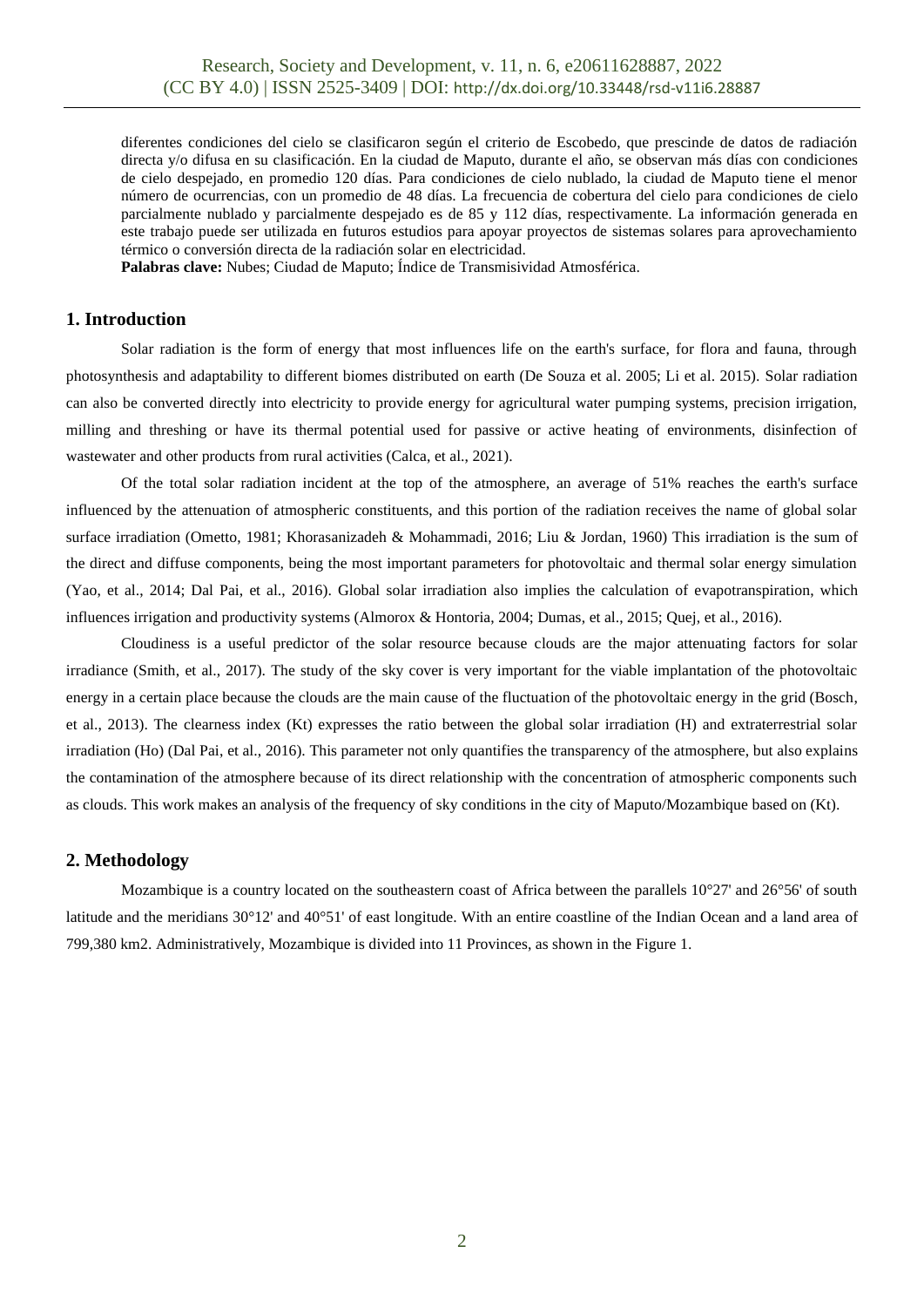

**Figure 1** - Map of Mozambique.

Source: Aler (2017).

To carry out the work, data were used of global solar irradiation of the National Institute of Meteorology of Maputo (INAM) (latitude 25.58 ° S, longitude 32.36 ° E, altitude 70 m). The climate of the city is tropical and conceptualized as Aw according to the Köppen climate classification. The city contains two main seasons, hot and rainy (October to March), and cold and dry (April to September). Maputo City has an average maximum temperature of 29 °C that occurs in the month of January, and an average minimum temperature of 16 °C that occurs in the month of July. The highest rainfall is in the summer, which reaches up to 123 mm in the month of January, and the lowest rainfall is in the winter, which reaches up to 12 mm in the month of August (Figure 2). The average annual rainfall in Maputo city is 814 mm.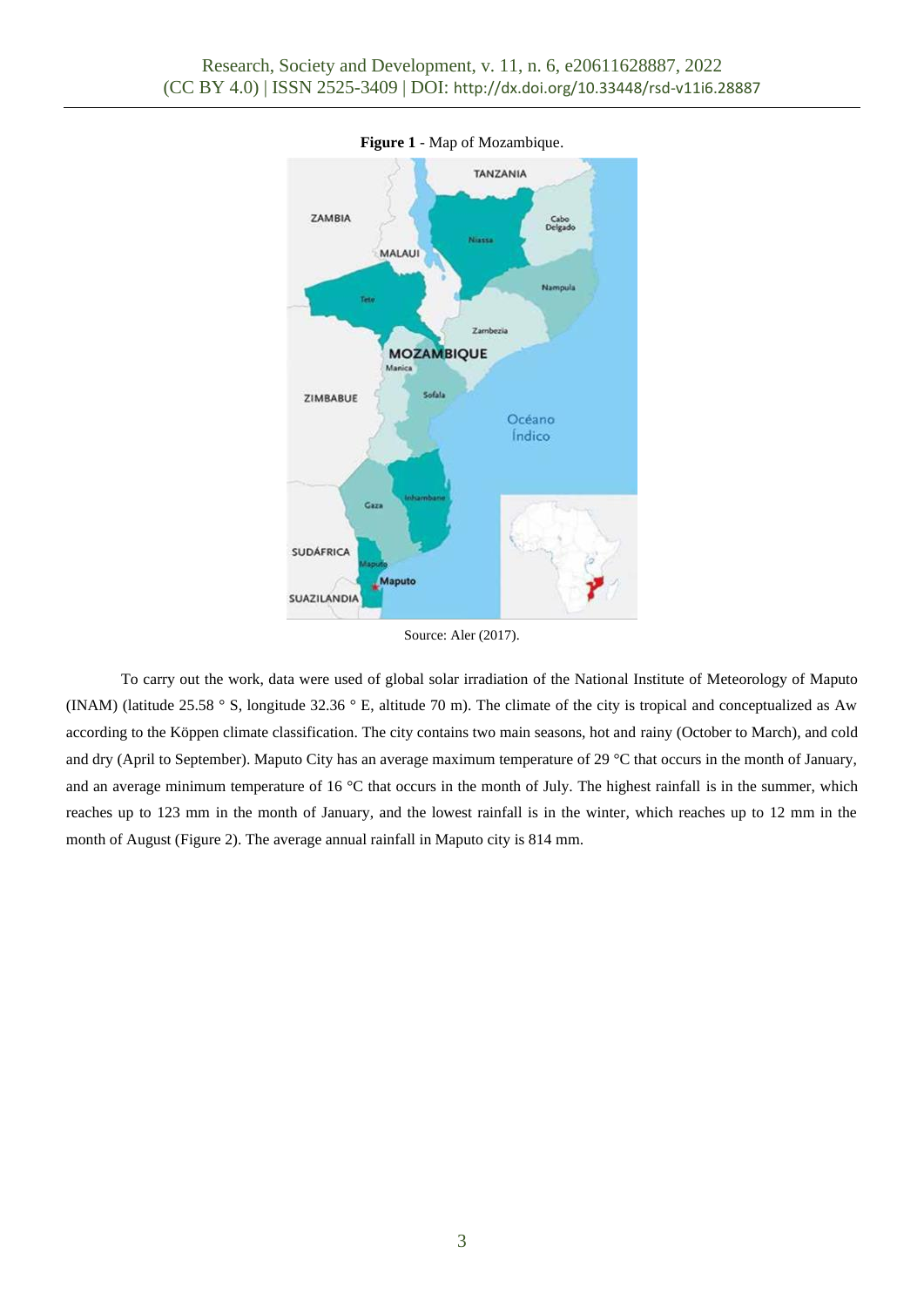

**Figure 2** - Average maximum and minimum temperatures, and average monthly rainfall in Maputo.

The H data were recorded on the four-year 2004, 2005, 2008 and 2009 and measured by a CM 6B pyranometer - Kipp & Zonen and the data were recorded by a Kipp & Zonen datalogger. The date was made available in the daily partition in cal/cm<sup>2</sup> later converted for the unit of MJ/m<sup>2</sup>. The Equation 1 was used to calculate the daily extraterrestrial radiation on a horizontal surface (Ho) according to Iqbal (1983), as a function of the solar constant (Isc).

$$
H_0 = \frac{24}{\pi} I_{SC} E_0 \left[ \left( \frac{\pi}{180} \right) \omega_S (\sin \delta \sin \phi) + (\cos \delta \cos \phi \sin \omega_S \right] \quad M J m^{-2} d a y^{-1} \text{ (Eq. 1)}
$$

Where Isc is the solar constant which is usually accepted with value of 1367 W.m-2 which for daily value equivalent 118.108 MJ m<sup>-2</sup> day<sup>-1</sup>. The orbital eccentricity correction factor (Eo), which is a dimensionless quantity, can be calculated by the Equation 2.

$$
E_0 = 1{,}00011+0{,}034221{,} \cos\Gamma + 0{,}00128{,} \sin\Gamma + 0{,}000719{,} \cos2\Gamma + 0{,}000077{,} \sin2\Gamma \qquad \text{(Eq. 2)}
$$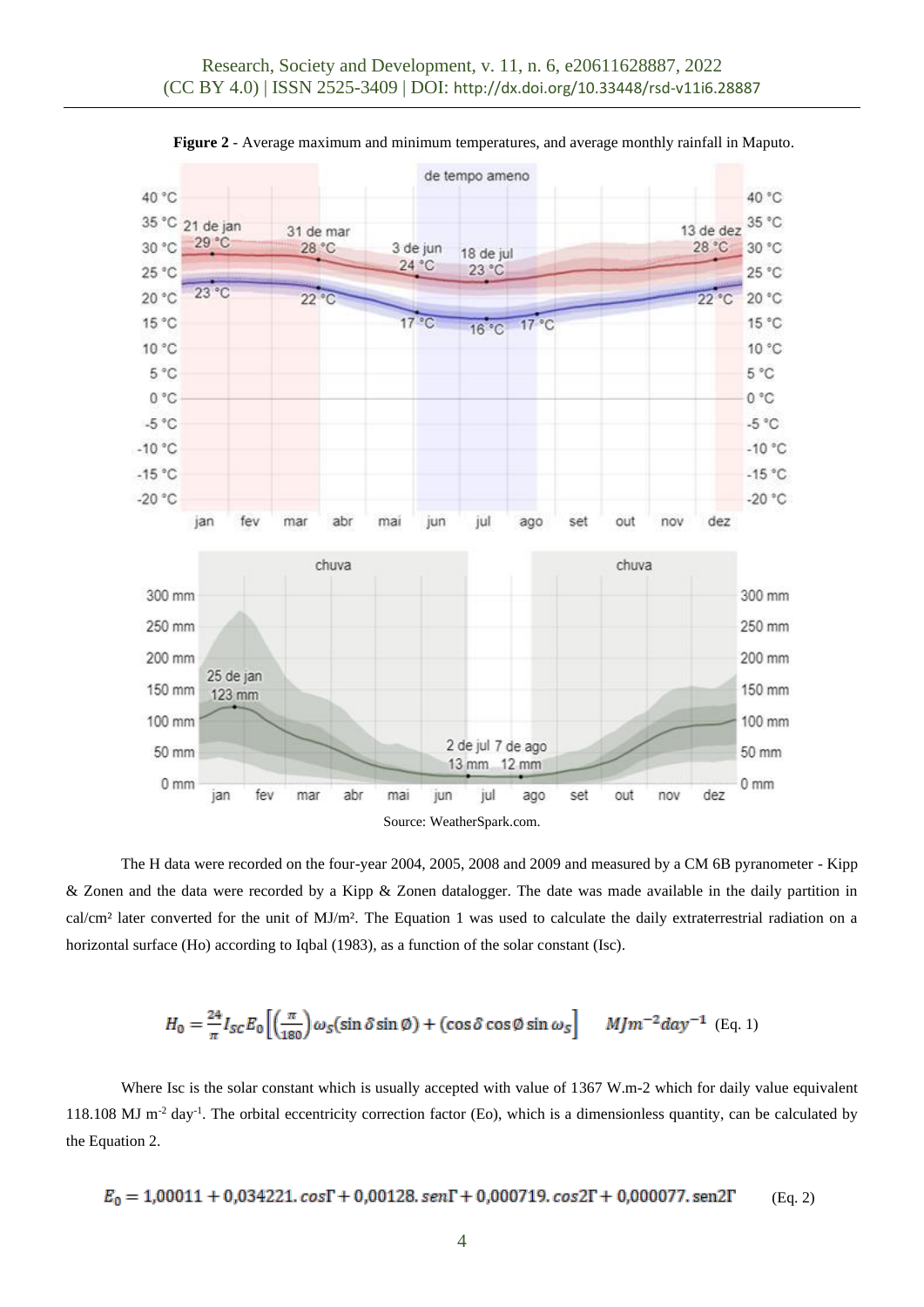Where  $\Gamma$  is the day angle (radians) which can be calculated by the Equation 3, where n is the number of the day of the year, starting from first January. The solar declination (δ) can be calculated in degrees by the Equation 4. The hour angle ωS (degrees) on a horizontal surface can be calculated by the Equation 5 and the maximum possible number of daylight hours (photoperiod) is given by the Equation 6.

$$
\Gamma = (2\pi(n-1))/365
$$
 (Eq. 3)

$$
\delta = \left(\frac{180}{\pi}\right) (0,006918 - 0,399912.\cos\Gamma + 0,070257.\sin\Gamma - 0,006758.\cos 2\Gamma + 0,000907.\sin 2\Gamma - 0,002697.\cos 3\Gamma + 0,00148.\sin 3\Gamma)
$$
\n(Eq. 4)

$$
w_s = \arccos(-tg\phi, tg\delta) \tag{Eq. 5}
$$

$$
N = \frac{2w_{\mathcal{S}}}{15} \tag{Eq. 6}
$$

The classification of the conditions of sky cover was carried out according to the criterion proposed by Escobedo et al. (2009) which according to KT classifies the sky conditions into 4 types of sky cover (Table 1). The same criterion for classification of the conditions of sky cover based on Kt was also used by Dal Pai (2021) in his work about Effect of sky cover on CO2 assimilation.

**Table 1** - The Kt intervals for sky cover classification.

| <b>Kt Intervals</b>          | <b>Sky Cover</b>     |
|------------------------------|----------------------|
| $0 \leq K_t < 0.35$          | Cloudy sky           |
| $0,35 \leq K_t < 0,55$       | Partially cloudy sky |
| $0,55 \leq K_{\star} < 0,65$ | Partially clear sky  |
| $0.65 \leq K_t < 1$          | Clear sky            |

Source: Escobedo, et al., (2009).

### **3. Results and Discussion**

The mean monthly values of global solar irradiation (Figure 3a) due to the influence of solar declination accompany the seasonality, where the lowest values are observed in the winter months and the highest values in the summer months. These values vary between 11.6 MJ/m2 in the month of June and 25.5 MJ/m2 in the month of February, and an average of 17.96 MJ/m2.

For Kt (Figure 3b), the effect of solar declination is reduced and there is a greater dependence on atmospheric transparency. Where the months of the summer period have lower values and the winter months, due to the low cloudiness they present higher values.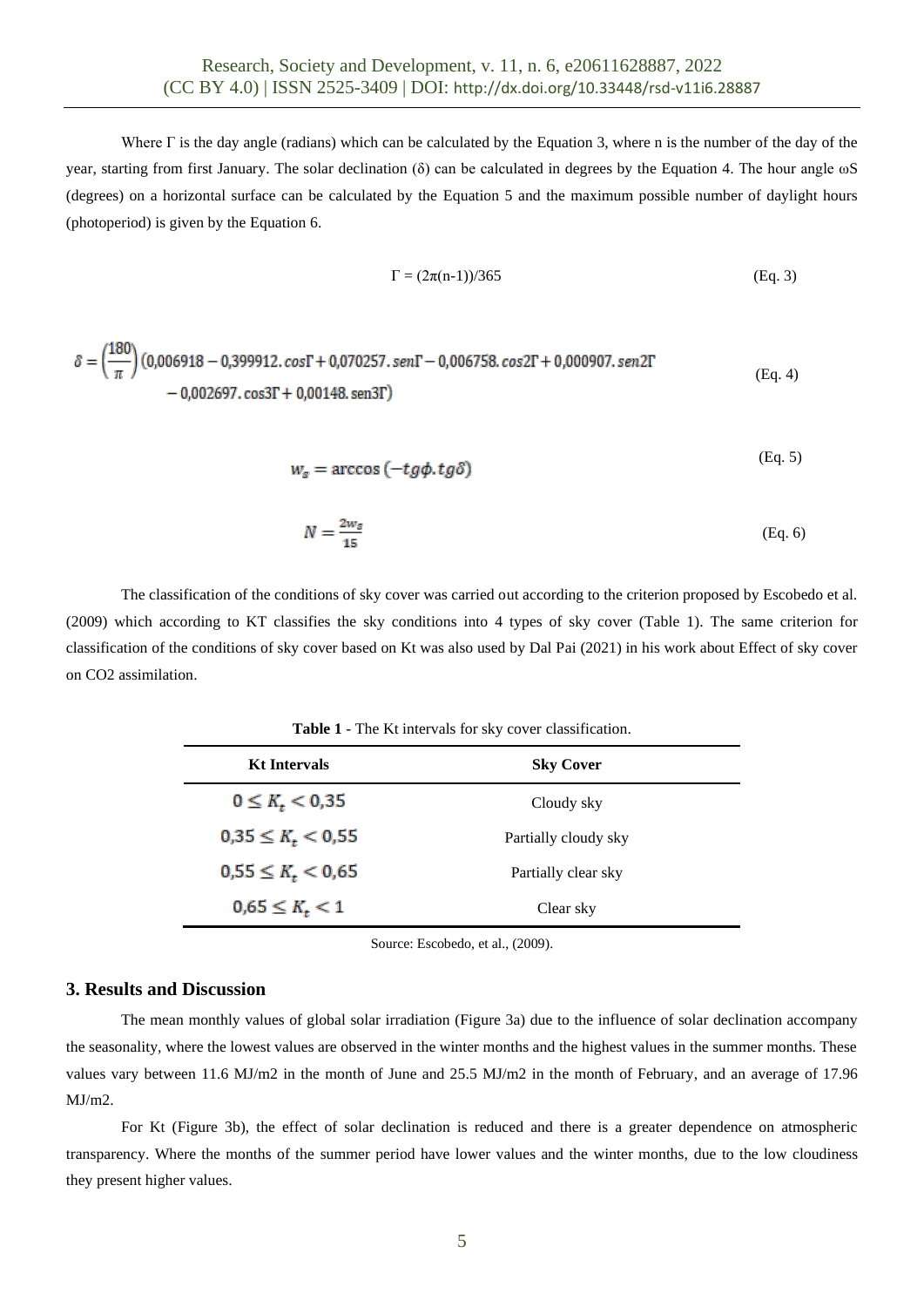





In October 2009, the Kt reached the lowest transmissivity of all year's 0.38 and the month of February 2008 had the highest transmissivity 0.67. The annual average incidence of global solar irradiation on the surface of the earth in Maputo city is 0.55. The average value of the clearness index was like the values founded in urban region of Cuiaba city, Mato Grosso state, Brazil (Alves, et al., 2007)

In Figure 4 the hot and rainy season tends to present a higher frequency (average) of days with cloudy sky. In this season observe greater concentration of clouds during the year. The month of October presents 0.23 of cloudy sky days and the month of May presents 0.05 of cloudy sky day.



**Figure 4** - Annual evolution of the monthly average daily frequency of sky conditions in the city of Maputo.

Source: Authors.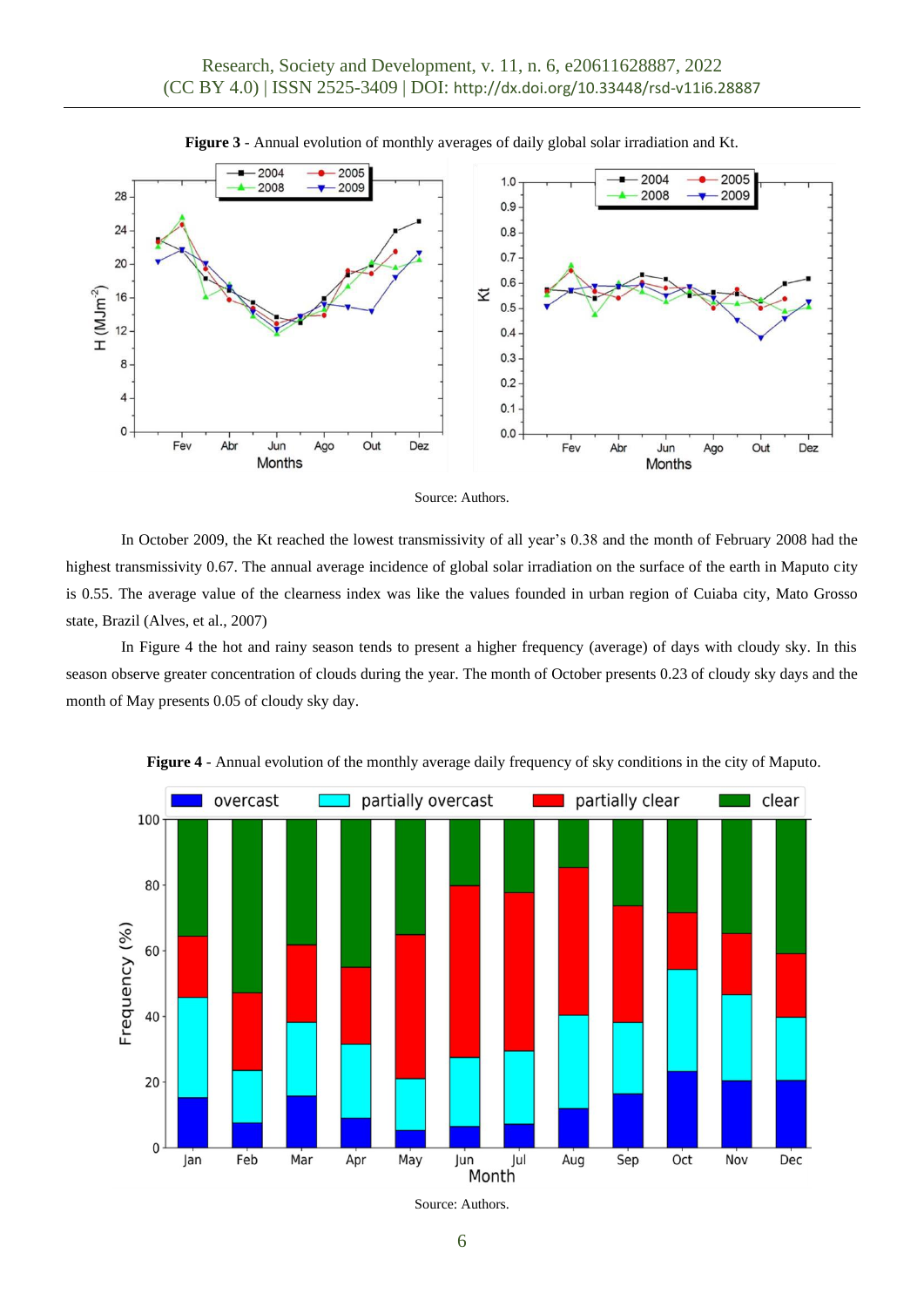For the partially cleared sky condition the month of June had a mean frequency of days 0.52 and the month of October had the lowest average frequency of days 0.17. This is due to the low concentration of cloudiness that is associated with low precipitation in the cold and dry season. And for the condition of clear sky, it is observed that the city of Maputo presents a hot and rainy season that is not accompanied with a greater concentration of clouds, what causes that the months of that time show average frequencies majors for conditions of sky clean. The month of February presented 0.53 of clean days and the month of September presented a value of 0.15. And the similar value was founded in Trans-Himalayan Region in Nepal (Poudyal, et al., 2012).

### **4. Conclusion**

From this study, we obtained the following conclusions:

- $\checkmark$  The city of Maputo presents a maximum global solar irradiation in the month of February 32.23 MJ/m<sup>2</sup> and minimum in the month of June in the value of  $1.84 \text{ MJ/m}^2$ . The annual average of global solar irradiation in the city of Maputo is 17.96 MJ/m<sup>2</sup> .
- $\checkmark$  The city of Maputo presents days with greater concentration of cloudiness in the hot and rainy season while days of clear sky in the cold and dry season. Throughout the year, it observes in average 120 days of clear sky conditions and 48 days of cloudy sky conditions.
- $\checkmark$  The frequencies for days of partially cloudy and partially clear sky conditions are 85 and 112 days respectively.

Based on the information presented, it is suggested for future studies to use the classification of the sky cover (clearness index) in the development of statistical models that can estimate the incidence of other components of solar radiation for Maputo/Mozambique, such as sky-diffuse and the direct-beam. This information can also be used in future studies to support the development of solar systems for thermal use (passive or active environments heating) or direct conversion of solar energy into electricity.

## **References**

Aler. (2017). Energias renováveis em Moçambique: Relatório Nacional do ponto de situação. (2a ed.), ALER – Associação Lusófona de Energias Renováveis.

Almorox, J., & Hontoria, C. (2004). Global solar radiation estimation using sunshine duration in Spain. *Energy Conversion and Management*, 45, 1529-1535. 10.1016/j.enconman.2003.08.022

Alves, M., Sanches, L., Nogueira, J., & Silva, V. (2013). Effects of Sky Conditions Measured by the Clearness Index on the Estimation of Solar Radiation Using a Digital Elevation Model. *Atmospheric and Climate Sciences*, 3 (4), 618-626. 10.4236/acs.2013.34064

Bosch, J. L., Zheng, Y., & Kleissl J. (2013). Deriving cloud velocity from an array of solar radiation measurements. *Solar Energy,* 87, 196-203. 10.1016/j.solener.2012.10.020

Calca, M. V. C.; Raniero, M. R.; Anacleto, K. B.; Franco, J. R.; Dal Pai, A.; Caneppele, F. De L. A perspective on thermal application and the direct conversion of solar energy in rural areas in Brazil. *Research, Society and Development*, 10(6), e9810615610, 2021.

Dal Pai, A., Escobedo, J. F., Dal Pai, E., De Oliveira, A. P., Soares, J. R., & Codato, G. (2016). MEO shadowring method for measuring diffuse solar irradiance: Corrections based on sky cover. *Renewable Energy,* 99, 754-76. 10.1016/j.renene.2016.07.026

Dal Pai, E. (2021). Effect of sky cover on CO2 assimilation. *Research, Society and Development,* 10 (3), p. e342101321307. 10.33448/rsd-v10i13.21307

De Souza, J. L., Nicácio, R. M., & Moura, M. A. L. (2005). Global solar radiation measurements in Maceió, Brazil. Renewable Energy, 30, 1203-1220. 10.1016/j.renene.2004.09.013

Dumas, A., Andrisani, A., Bonnici, M., Graditi, G., Leanza, G., Madonia, M., & Trancossi, M. (2015). A new correlation between global solar energy radiation and daily temperature variations. *Solar Energy*, 116, 117-124. 10.1016/j.solener.2015.04.002

Escobedo, J. F., Gomes, E. N., Oliveira, A. P., & Soares, J. (2009). Modeling hourly and daily fractions of UV, PAR and NIR to global solar radiation under various sky conditions at Botucatu, Brazil. *Applied Energy,* 86, 299-309. 10.1016/j.apenergy.2008.04.013

Iqbal, M. (1983). An Introduction to Solar Radiation. Ontario: Academic Press Canada.